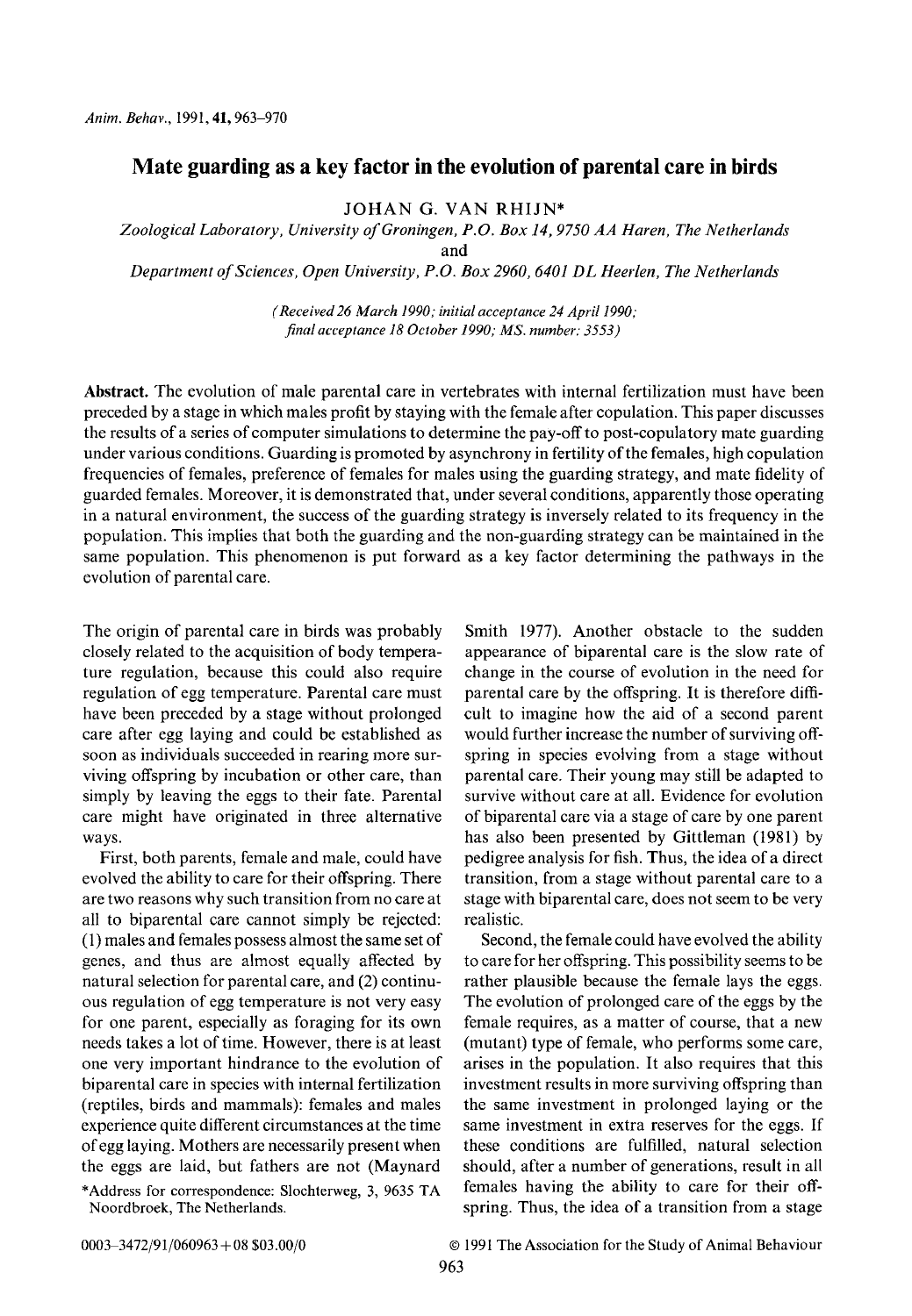without parental care to a stage with parental care by the female seems to be associated with simple conditions. However, in birds the female allocates considerable reproductive effort in the formation of eggs. It has been argued that this effort was even greater in the common ancestor of birds, probably before it performed any prolonged parental care (Elzanowski 1985). It is reasonable to suggest that extra investment in care after laying necessarily leads to lower investment in reserves before laying, and possibly to fewer surviving offspring. This could have been an obstacle in the evolution of parental care by the female, which possibly facilitated the evolution of male parental care.

Thus, third, the male could have evolved the ability to care for his offspring. This possibility might have occurred if there was any other reason for the male to stay after copulation with the female, at least until egg laying. There seems to be at least one situation in which it is advantageous to the male to stay with the female. If females tend to Copulate with many different males for the same clutch of eggs, and if males are able to keep other males away from females, the reproductive success of a male may increase when he guards females after insemination until egg laying. Such a male would ensure that his inseminations fertilize the eggs. This is, in fact, the beginning of a monogamous pairbond. The establishment of such a bond may be the basis for the evolution of male parental care.

# MATE GUARDING

The possibility of the evolution of male parental care depends on the benefits and costs of post-copulatory mate guarding. The benefits of the guarding strategy may be described as an increase in the efficiency of insemination (e.g. Birkhead et al. 1987). Guarding raises the probability that copulations with a certain female lead to fertilization. However, this strategy may also incur considerable costs for the male. During mate guarding a male is less able than nonguarding males to court other females and, thus, to copulate with them. This may lead to a lower reproductive success than for non-guarding males. The costs of the guarding strategy may thus be described as a decrease in the number of females who can be inseminated. In cases where the benefits outweigh the costs, natural selection should promote the evolution of guarding. Where costs exceed benefits, natural selection should not promote mate guarding.

The cost and benefits of guarding for an individual are closely related to the frequency of guarding in the population (van Rhijn 1984). If the guarding strategy is rare, implying that the majority of males try to copulate with any female, the benefits of guarding are high, because many copulation attempts by other males can be prevented. The costs, however, are also high, because the guarding male has to refrain from many copulation opportunities with other females. If, however, guarding is common, it may be difficult for a male to find an unguarded female. This implies that the costs of guarding are comparatively low: the time needed to find a female is long in comparison with the time needed for guarding. It also implies that the benefits of guarding are low: the probability of an unguarded female copulating for a second time is much lower than in the situation with mainly nonguarding males. This could mean that both guarding and non-guarding strategies can be maintained in the same population as a mixed evolutionarily stable strategy (ESS; e.g. Maynard Smith 1982).

Earlier theoretical work, however, suggests that precopulatory mate guarding, a kind of guarding promoting future access to receptive females, evolves only as a pure ESS (Grafen & Ridley 1983; Ridley 1983). This should occur if females permit males to copulate for a very short period of their reproductive cycle, provided that males are able to judge the female's reproductive state. In contrast, models of post-copulatory mate guarding (Yamamura 1986; Yamamura & Tsuji 1989), primarily developed for insects, suggest that guarding and non-guarding strategists may coexist in the same population. The differences between the outcomes of these models might indicate that pre-copulatory and post-copulatory guarding are fundamentally distinct, or instead, that the assumptions do not correspond. Clearly, we do not yet understand how mate guarding might have evolved. In this paper, I use computer simulations to study the costs and benefits of post-copulatory mate guarding, especially under conditions that apply to vertebrates with internal fertilization of eggs.

#### **PROCEDURES**

My experimental subjects belonged to a hypothetical species without parental care. Two different types of male mating strategies could occur in this species: mate guarding and non-guarding. Males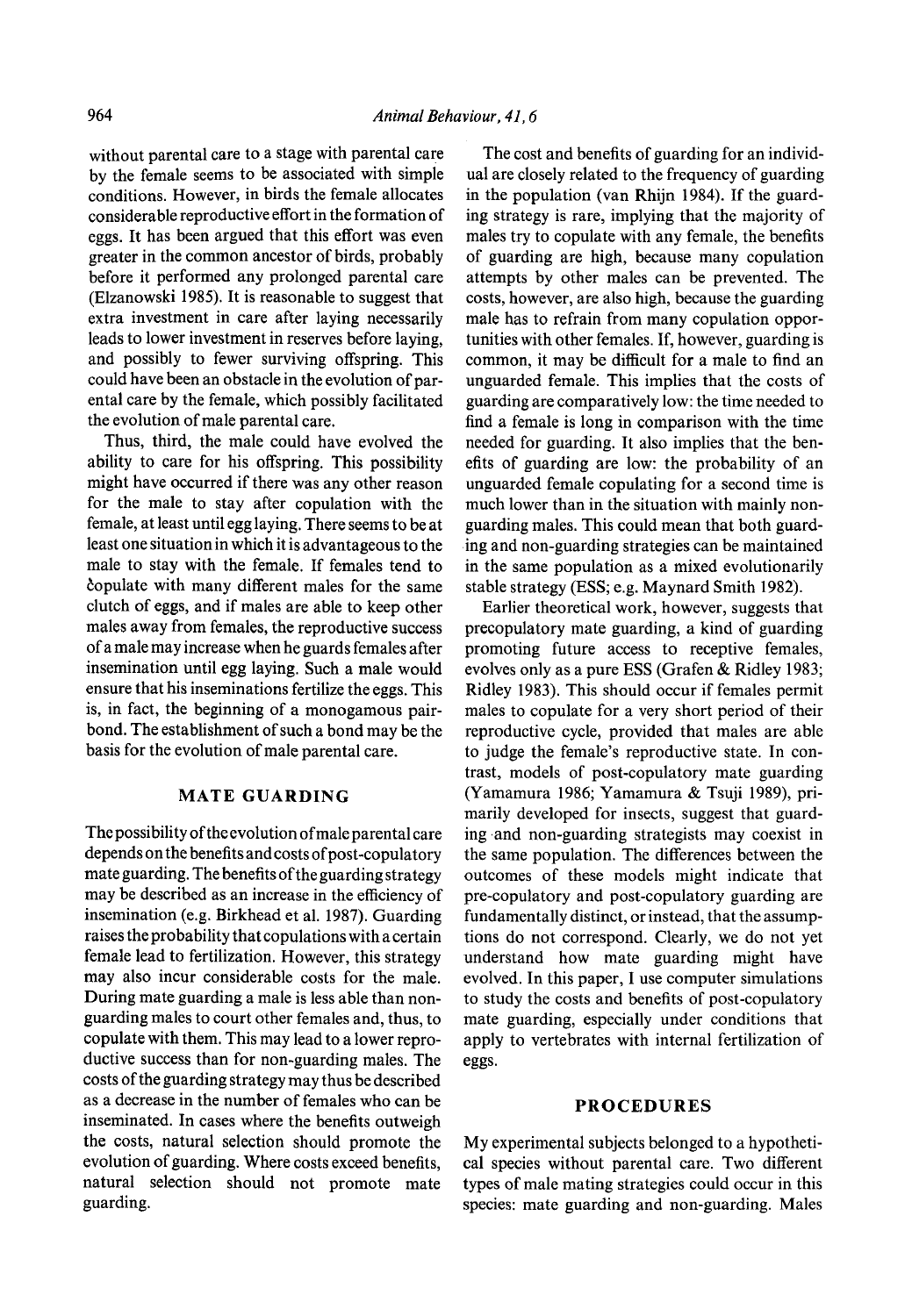with the least complex non-guarding strategy started to court females (searching) to test whether they were willing to copulate, copulated as soon as they found a receptive female, and, subsequently, continued to search. Males with the more complex guarding strategy also started to search and court to test whether a female was willing to copulate, copulated as soon as they found a receptive female, then stayed with that inseminated female and prevented copulations with other males up to the end of her fertile period, after which they started to search again.

To investigate what could happen in such a species, I composed small populations, mostly consisting of 20 males and 20 females. Then I determined the properties of the individuals in these populations. In most cases I assumed that the females in the population produced one clutch of eggs per reproductive season. This is a simplification of reality which does not seem to affect the data in an essential way, because a few trials with successive clutches gave similar results. The duration of the fertile period of a female was considered to be similar for all individuals, the onset of the fertile period was considered to differ between females, and the distribution of onsets over time was considered to be normal. By this combination of assumptions I could create a greater or lesser extent of overlap between the fertile periods of different females. Finally, all eggs were considered to be fertilized by sperm received from the male copulating last during the fertile period of the female concerned. This assumption seems to approach the normal situation for the separate eggs of birds, although earlier copulations may contribute also, but to a lesser extent (McKinney et al. 1984; Birkhead 1988). I programmed the computer to give details about the copulations in such populations with previously determined properties. This was done for 100 successive simulation trials. On the basis of the final copulations of 20 females in each of these 100 trials (2000 copulations) the relative success of males with the guarding strategy was determined by dividing the average number of such copulations per guarder by the average number of such copulations per non-guarder. Simulations were based on a model with a discrete time scale. They were performed with various values for: (1) duration of the female's fertile period; (2) variance in the onset of the fertile periods of the different females; (3) copulation frequency; and (4) proportion of males with the guarding strategy in the

population. All simulation programs were run on an IBM compatible personal computer, using Turbo Pascal as the programming language.

I use the following terminology in this paper. Males with the non-guarding strategy are 'nonguarders' (NG), and males with the guarding strategy 'guarders' (G). A 'guard' is a guarder that actually accompanies a particular female after having copulated with her. 'Searching' is the courtship activity of non-guarders under all circumstances and of guarders when these do not accompany females inseminated by them.

# SIMULATION RESULTS

## **Receptivity Determined by Females**

In the first set of simulations I assumed that receptivity was determined only by the female. She copulated at least once at previously determined time units in her fertile period. The probability of a particular time unit being chosen was constant over the whole fertile period, and thus independent of the number of searching males. The probability that an unguarded female copulated with a male displaying the guarding strategy was determined by the frequency of such males among those searching. Thus, that probability was low when the majority of these males were guarding. In all simulations the females were programmed to copulate 1.8 times on average (copulation frequency,  $C=1.8$ ) and there were 10 guarders and 10 non-guarders  $(G/NG = 10/$ 10). When the duration of the fertile periods is increased, and all other properties of the population are held constant, the relative success of males with the guarding strategy decreases (Fig. 1). In contrast, an increase in the variance on the onset of fertile periods leads to an increase in the relative success of guarders (Fig. 2). The results shown in Figs 1 and 2 suggest that the relative success of the guarding strategy decreases when females have long fertile periods and when they tend to synchronize fertility (low variance).

The relative success of males with the guarding strategy further seems to depend on the number of copulations accepted by the female. An increase in the number of copulations leads to a considerable increase in the success of guarders (Fig. 3). The relative success of the guarding strategy is also related to the relative frequency in the population of males with the guarding strategy (Fig. 4). In one example in Fig. 4, when the duration of the fertile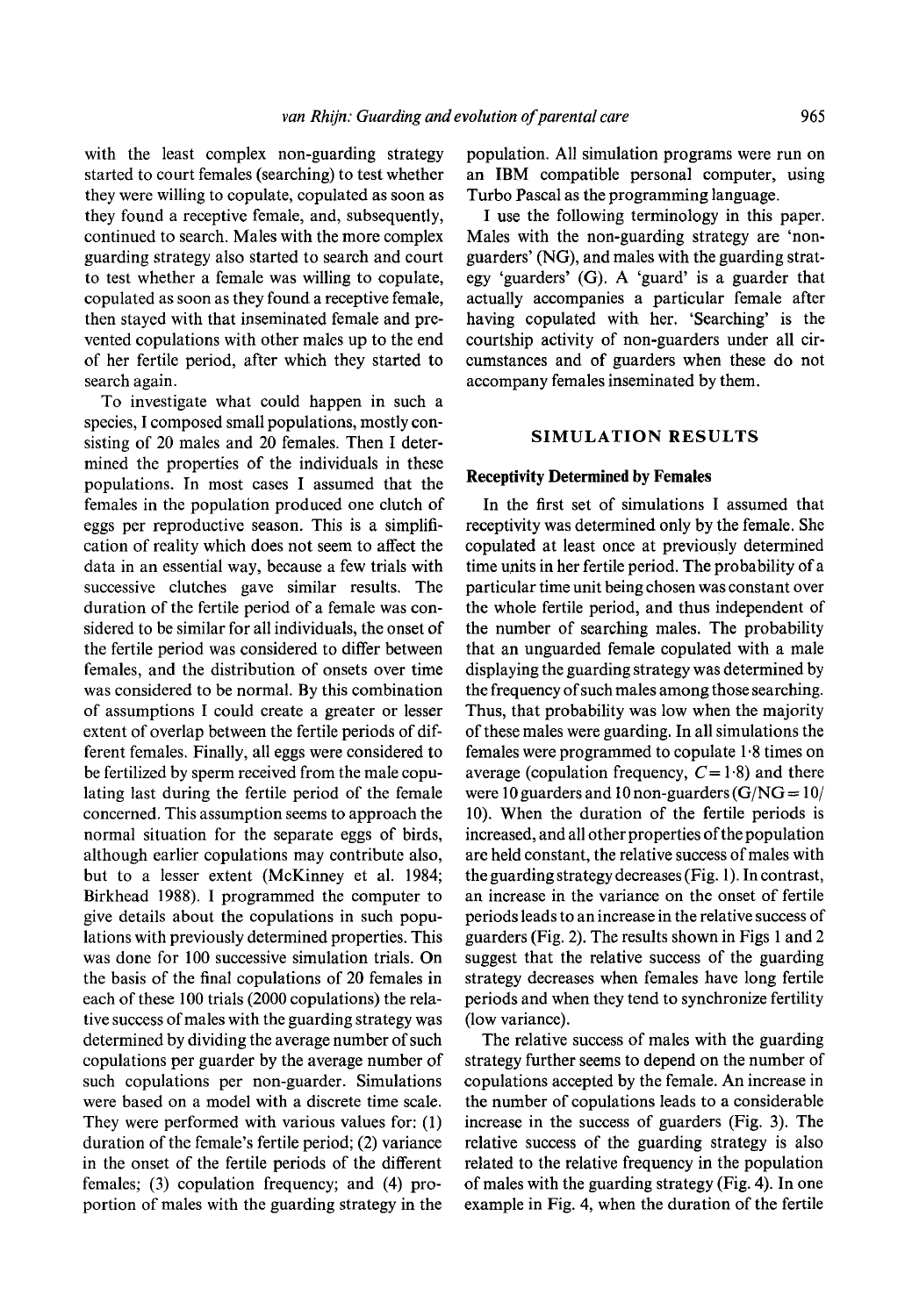

Figure I. Copulation at pre-determined times: influence of variable durations of the female's fertile period on the relative success of guarding, for different variances  $(V)$  in the onset of fertile periods. Copulation frequency  $C=1.8$ ; Proportion of guarders G/NG = 10/10. A relative success below 1 indicates that the proportion of guarders is expected to be lower in the next generation. A relative success above 1 indicates that this proportion will be higher.



Figure 2. Copulation at pre-determined times: influence of variable variances in the onset of the fertile periods of the females on the relative success of guarding, for two different durations  $(D)$  of the fertile period. Copulation frequency  $C = 1.8$ ; proportion of guarders  $G/NG = 10/10$ .



Figure 3. Copulation at pre-determined times: influence of variable copulation frequencies on the relative success of guarding, for two different variances  $(V)$  in the onset of fertile periods. Duration of fertile period  $D=20$ ; proportion of guarders G/NG = 10/10.



Figure 4. Copulation at pre-determined times: influence of variable proportions of guarders in the population on the relative success of guarding, for rather short fertile periods with moderate numbers of copulations ( $D=20$ ,  $C=2.6$ ) and long fertile periods with few copulations  $(D=100, C=1.2)$ . Variance in the onset of fertile periods  $V=100$ . On the horizontal line (relative success=1) guarders and non-guarders are equally successful.

period is 20 and the average number of copulations 2-6, a change in relative frequencies of males leads to a change in relative success, but at all frequencies guarders remain more successful than nonguarders. In the other example (duration =  $100$ , number of copulations =  $1.2$ ) a change in relative frequencies also leads to a change in relative success, but in all cases guarders remain less successful than non-guarders. In spite of many trials in this series of simulations, I could not find any example in which a change in relative frequencies resulted in a change from less successful to more successful, or vice versa. Thus, assuming that the properties of a population remain constant, it does not seem that guarders and non-guarders can co-exist in the same population.

The initial assumptions for the fictitious population were perhaps not very realistic. Females did not discriminate between guarders and nonguarders, and guarders were thought to be fully capable of preventing the female, guarded by them, from copulating with other males. The guarding strategy may even be maintained when females tend to prefer non-guarding males for copulation, provided that they accept a large number of copulations (Fig. 5). The guarding strategy may also be maintained when guards (guarding guarders) are not fully capable of preventing other copulations, provided that females accept a large number of copulations and that guarded females mostly select their guard for copulation (Fig. 6). When the guard has a 200-fold or 20-fold advantage the guarding strategy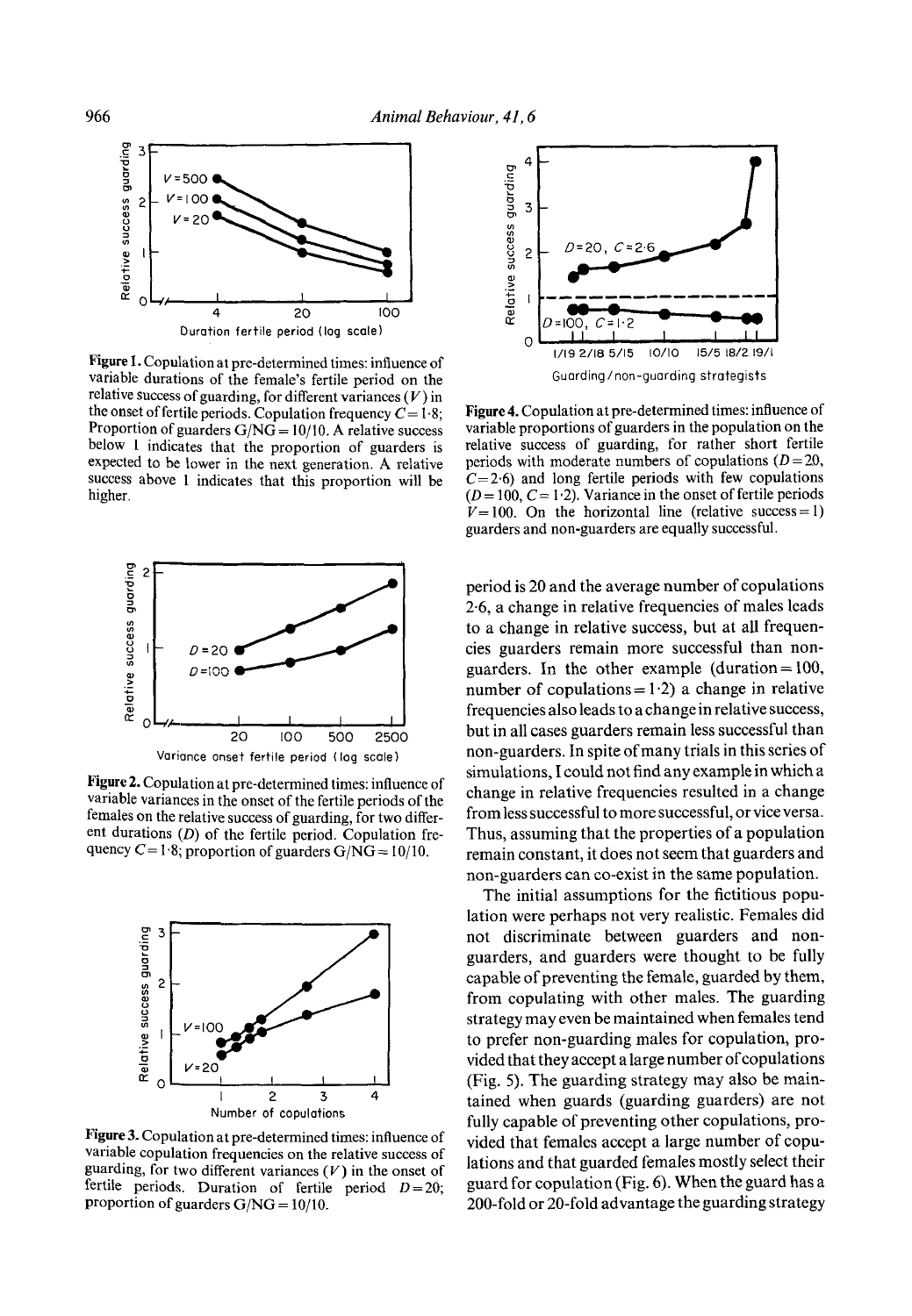

Figure 5. Copulation at pre-determined times: influence of variable copulation frequencies on the relative success of guarding when non-guarded females prefer non-guarders over searching guarders for copulation, for two different relative disadvantages  $(P_{\text{gu}})$  of guarders compared with non-guarders. Duration of fertile period  $D = 20$ ; variance in the onset  $V= 100$ ; proportion of guarders  $G/NG= 10/$ 10. On the horizontal line (relative success  $= 1$ ) guarders and non-guarders are equally successful.



Figure 6. Copulation at pre-determined times: influence of variable copulation frequencies on the relative success of guarding when guards are not fully capable of preventing other copulations, for various relative advantages  $(Adv_{\sigma}u)$ of guards compared to other searching males. Duration of fertile period  $D = 20$ ; variance in the onset  $V = 100$ ; proportion of guarders  $G/NG = 10/10$ . On the horizontal line (relative success=l) guarders and non-guarders are equally successful.

may become fixed, but the two-fold advantage of guards seems to be too low to maintain the strategy.

This first set of simulations suggests that the guarding strategy is promoted by the following factors: (1) short fertile periods; (2) asynchrony in fertility of the females (high variance); (3) many copulations per female per fertile period; (4) a preference of females for copulating with males using the guarding strategy; and (5) mate fidelity of the guarded females.

It is not very likely that, in species without parental care, natural selection would favour the last two possibilities: females who copulate with males using the guarding strategy, or females who are faithful to their mate. In such species females should select the best males, and the best males should not waste time by guarding. Yet, there remain sufficient other possibilities for the evolution of mate guarding in species without parental care by the male. The present approach, however, offers no support for the idea that the guarding and non-guarding strategies may coexist permanently within the same population.

#### **Receptivity Determined by Males**

The assumption that the probability of copulating is independent of the number of searching males is somewhat unrealistic. For that reason I proceeded with a second set of simulations, in which receptivity of the female was determined by males. The probability of a female accepting a copulation during a particular time unit was assumed to depend on courtship activity, a function of the number of searching (non-guarding) males and on the types of males around her. For each simulation run I determined five probabilities, which could all be different: (1) the probability  $(s)$  per time unit that a searching male copulates with an unguarded female (this probability may be different for males using the guarding strategy and those using the non-guarding strategy); (2) the probability  $(f)$  per time unit that a guard performs a subsequent copulation; and (3) to take account of the possibility that guarding is not a fully effective mechanism for preventing copulations by other males, I defined the probability  $(k)$  per time unit that a searching male kleptoparasitizes a guarded female; this probability may also be different for males using the guarding strategy and those using the non-guarding strategy.

Figure 7 shows an example of the results of these simulations. When the probability (s) that any searching male copulates with an unguarded female is increased, while all other variables are held constant, the relative success of guarders also increases. These results also show again that the relative success of guarding is positively influenced by asynchrony of fertility  $(V)$ . In all these simulations the probabilities of copulating were similar for males using the guarding strategy and those with the non-guarding strategy. Fertile periods of all females were 20 time units in length  $(D=20)$ . There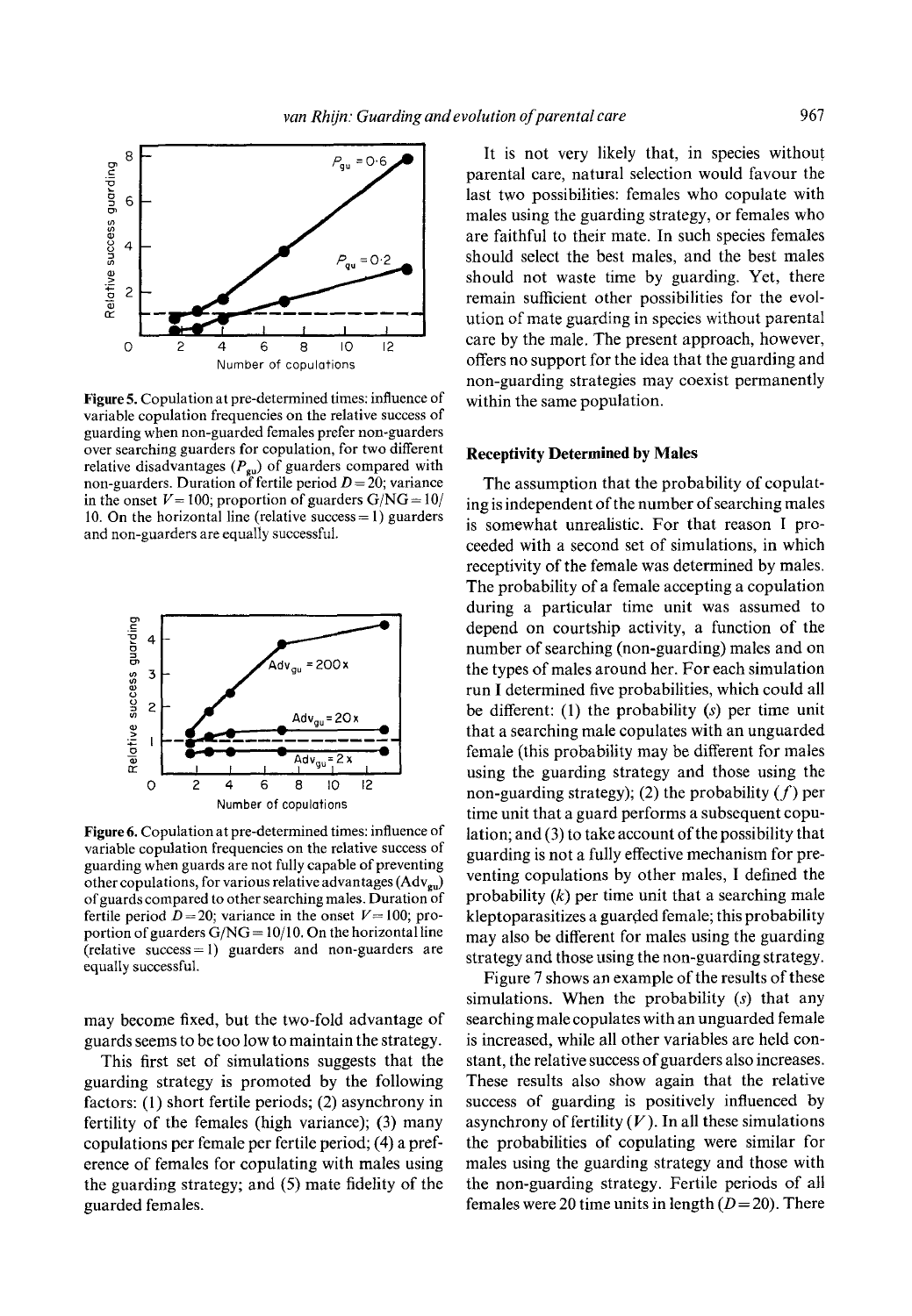

**Figure** 7. Copulation dependent on courtship activity: influence of variable copulation probabilities per male on the relative success of guarding, for different variances  $(V)$  in the onset of fertile periods. Duration of fertile period  $D = 20$ ; proportion of guarders  $G/NG = 10/10$ ; no subsequent copulations by guard  $f=0$ ; no kleptoparasitism  $k=0$ . On the horizontal line (relative success=1) guarders and non-guarders are equally successful,



**Figure** 8. Copulation dependent on courtship activity: influence of variable copulation probabilities of searching guarders on the relative success of guarding at constant copulation probabilities of non-guarders  $(s(ng)=0.01)$ , for different variances  $(V)$  in the onset of fertile periods. Duration of fertile period  $D = 20$ ; proportion of guarders  $G/NG = 10/10$ ; no subsequent copulations by guard  $f=0$ ; no kleptoparasitism  $k = 0$ . The arrow indicates where searching guarders and non-guarders have equal copulation probabilities. On the horizontal line (relative  $success = 1$ ) guarders and non-guarders are equally successful.

were always 10 males present with the guarding strategy and 10 with the non-guarding strategy  $(G/NG = 10/10)$ . Females did not continue to copulate with their guards  $(f= 0)$ , but guarding was always fully effective in preventing copulations with other males  $(k=0)$ .

Differences in the preference of females for guarding and non-guarding males also influence the relative success of the guarding strategy (Fig. 8). An increase in the copulation probability  $(s_{gu})$  leads



**Figure** 9. Copulation dependent on courtship activity: influence of variable copulation probabilities of searching males with guarded females (kleptoparasitism), for different variances  $(V)$  in the onset of fertile periods. Duration of fertile period  $D = 20$ ; proportion of guarders  $G/NG =$ 10/10; copulation probability  $s=0.01$ ; no subsequent copulations by guard  $f=0$ . On the horizontal line (relative success=1) guarders and non-guarders are equally successful.



**Figure** 10. Copulation dependent on courtship activity: influence of variable copulation probabilities of guards with their guarded females, for different variances  $(V)$  in the onset of fertile periods. Duration of fertile period  $D =$ 20; proportion of guarders  $G/NG = 10/10$ ; copulation probability  $s=0.01$ ; probability of kleptoparasitism  $k = 0.005$ .

to a higher relative success of guarders. The effect of kleptoparasitism is demonstrated in Fig. 9. When the probability  $(k)$  of any searching male copulating with a guarded female is increased, and the other variables are held constant, the relative success of guarding decreases. The effect of continuation of copulation with guards is shown in Fig. 10. When the probability  $(f)$  of a guarding male copulating again with the same female is increased, the relative success of guarding also increases, provided that guarding is not fully successful and that the copulation probability of the guarding male is much higher than the probability of kleptoparasitism by each of the searching males ( $k = 0.005$ ).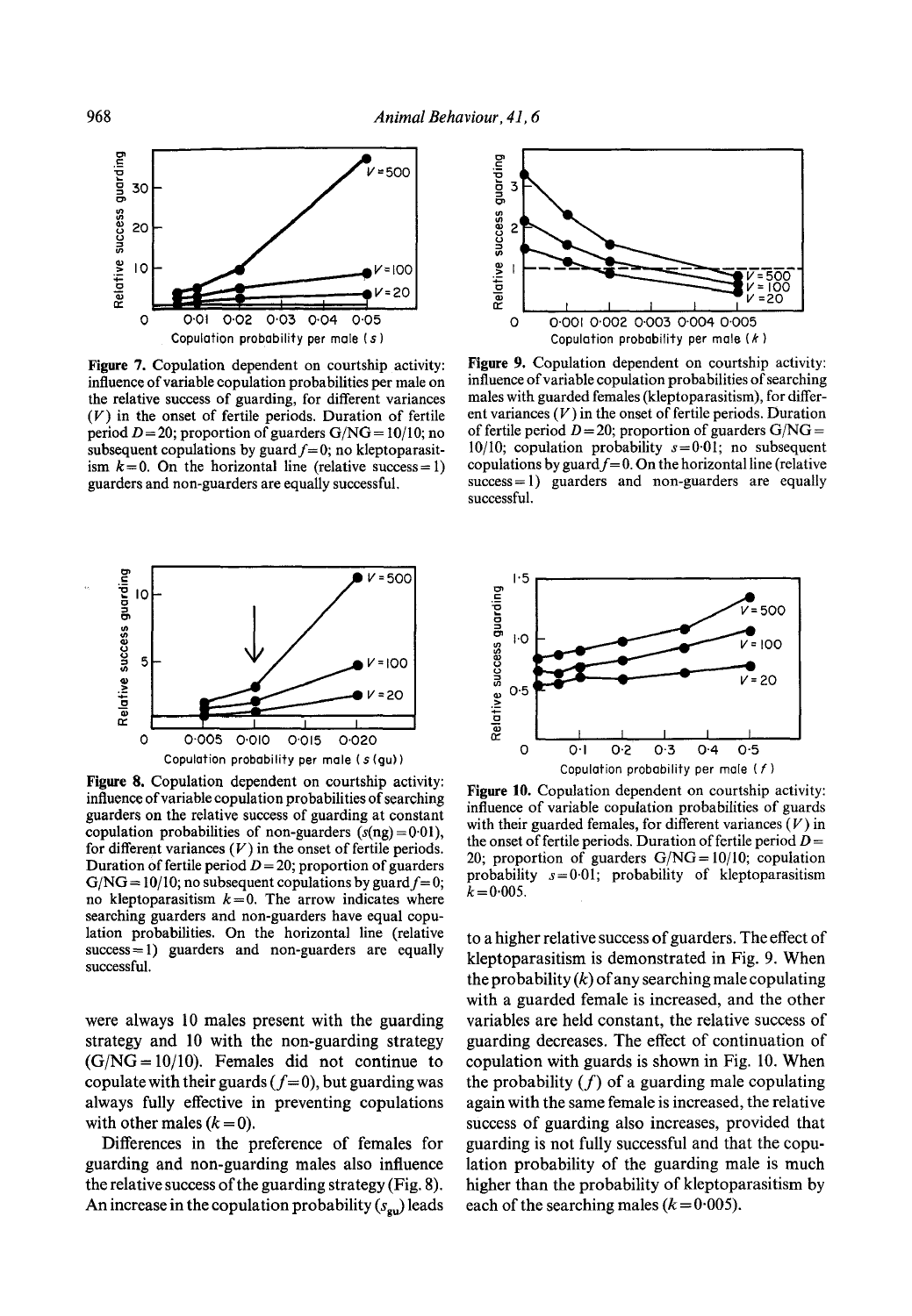

Figure 11. Copulation dependent on courtship activity: influence of variable proportions of guarders in the population on the relative success of guarding at low copulation probabilities of searching guarders  $(s(gu)= 0.005)$ and higher copulation probabilities of non-guarders  $(s(ng) = 0.20)$ , for different variances (V) in the onset of fertile periods. Duration of fertile period  $D = 20$ ; no subsequent copulations by guard  $f=0$ ; no kleptoparasitism  $k = 0$ . On the horizontal line (relative success = 1) guarders and non-guarders are equally successful.



**Figure** 12. Copulations dependent on courtship activity: influence of variable proportions of guarders in the population on the relative success of guarding at low rates of kleptoparasitism ( $k = 0.005$ ), for different variances (V) in the onset of fertile periods. Duration of fertile period  $D = 20$ ; copulation probability  $s = 0.05$ . On the horizontal line (relative success  $= 1$ ) guarders and non-guarders are equally successful.

The relationships in Figs 7-10 could have been anticipated by common sense reasoning. This is hardly the case for the relationships shown in Figs 11 and 12. Under particular conditions, for instance when females prefer non-guarders for copulation (Fig. 11), the relative success of guarding is inversely related to the proportion of guarders in the population. When males using the guarding strategy are rare, they are most successful, but when males using the guarding strategy are common, they are least successful. This implies that both strategies can be maintained in the same population in a stable

equilibrium. A similar relationship was found when guarding is not fully effective in preventing copulations by other males (Fig. 12).

This second set of simulations suggests that the guarding strategy is promoted by the following factors: (1) asynchrony in fertility of the females; (2) many copulations per female per fertile period; (3) a preference of females for copulating with males using the guarding strategy; (4) mate fidelity of the guarded females; and (5) a low frequency of males with the guarding strategy in the population.

Reversed frequency dependence of the relative success of guarding did not occur in every situation. It was most distinct (1) when males with the nonguarding strategy were preferred by females for copulation, or (2) when guarded females did occasionally accept copulations by other males. It may be argued that these conditions are rather common in natural populations.

To explain a preference of females for males with the non-guarding strategy (1), one might consider a population in which attractiveness of males is variable and then reverse the argument. It is not adaptive for a very attractive male to guard, and thus to lose copulation opportunities. Attractive males should not waste time guarding females.

Imperfect effectiveness of guarding (2) is likely to occur during the first stages of its evolution. Moreover, although mate guarding seems to be rather effective in most species of birds (Birkhead et al. 1987), extra-pair copulations do occur in quite a number of species despite guarding (e.g. McKinney et al. 1984). Imperfect effectiveness of guarding may also be inferred from the occurrence of changes of mates during the reproductive period (e.g. Baeyens 1981; van Rhijn & Groothuis 1987). Finally, relaxation of the initial assumption, that eggs are considered to be fertilized only by the last male copulating, to a more realistic one of fertilization mainly by the last male copulating (Birkhead 1988), also causes imperfect effectiveness of guarding.

## IMPLICATIONS OF THIS STUDY

Postcopulatory mate guarding may be considered as the initial step in the evolution of monogamy and male parental care. Since the success of the guarding strategy seems to be inversely related to its frequency under many, perhaps most, natural conditions, one may expect both guarding and nonguarding strategies to be maintained in the same